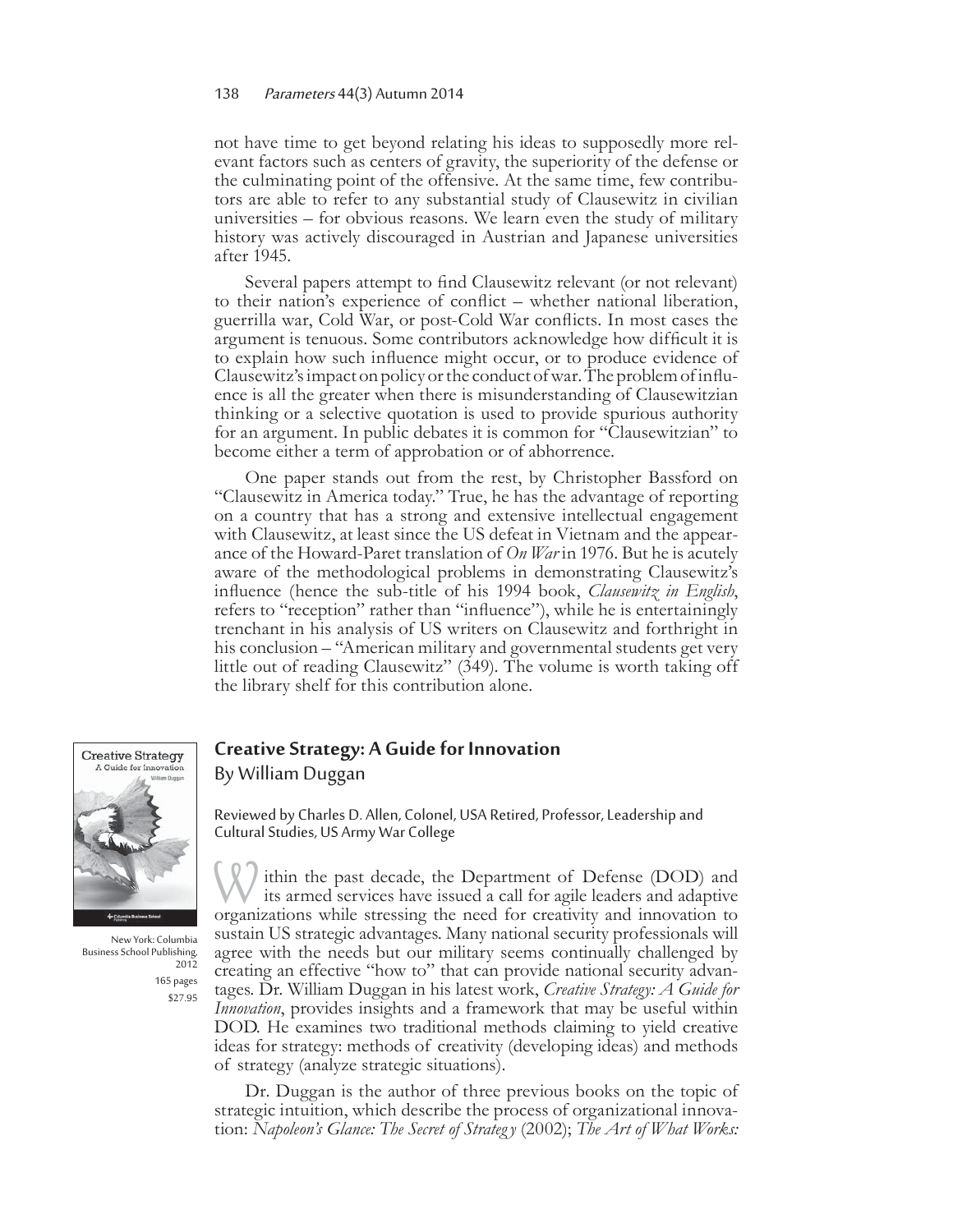*How Success Really Happens* (2003); and *Strategic Intuition: The Creative Spark in Human Achievement* (2007), which the journal *Strateg y+Business* named "Best Strategy Book of the Year."

While he is a senior lecturer at Columbia Business School (Columbia University is the source of his BA, MA, and PhD), Dr. Duggan is no stranger to the US military. He is a recurring guest lecturer at the Creative and Strategic Leadership electives at the US Army War College, has written a Strategic Studies Institute monograph, *Coup d'Oeil: Strategic Intuition in Army Planning*, and worked with Army Research Institute for the Behavioral and Social Sciences. Much of what Duggan writes is a direct application of the theory and approach he espouses. He does a deep dive to find historical cases, extracts examples of solutions to pieces of the problem, and then combines them in flashes of insight as innovations addressing the initial or emergent concern.

Accordingly, Duggan takes an individual level phenomenon of what some call creative genius and develops the construct of strategic intuition. For the individual using strategic intuition, "the brain selects a set of elements from memory, combines them in a new way, and projects that new combination into the future as a course of action to follow." Duggan then provides an organizational-level technique to solve strategic issues. Importantly, an organization's leaders struggle with strategic questions such as determining "what course of action your company should pursue in the future . . . , where no one person has enough direct experience to give a good answer solely from that source." Rather than rely on the lone creative individual to divine the great idea, Duggan employs techniques from big corporations such as General Electric to engage multiple elements of the organization to attack its strategic issues.

Extending his assessment of how individuals think and innovate, Duggan presents a framework for creative strategy "where you apply strategic intuition in a systemic way to find a creative solution to a strategic problem." That framework consists of three phases: rapid appraisal, "what-works scan," and a creative combination that requires analysis of the problem space and environment, searches for existing solutions from similar problems, and cobbles together elements for an effective and novel resolution.

Readers may claim that this is nothing really new in the area of strategy development. Duggan might agree saying "Ah. Yes, but..." In the second part of the book, he provides a short précis of existing techniques for creativity and innovation and strategy—with a list of the usual suspects. As a counter to readers' concerns, he offers an assessment of existing "best practices" to identify shortfalls. While he may seem overly dismissive of widely accepted theories and models that have become sacred cows, Duggan asks readers to understand the organizational context and apply elements of "best practices" as appropriate to the strategic problem at hand.

As the subtitle reads, "A Guide for Innovation," this book is an easy read and very formulaic in demonstrating how to use Duggan's creative strategy framework. His use of real-world business examples illustrates the application of the framework under conditions of success and failure. Readers may be understandably put off by his claim all other approaches are deficient. Such is the nature of this type of book.